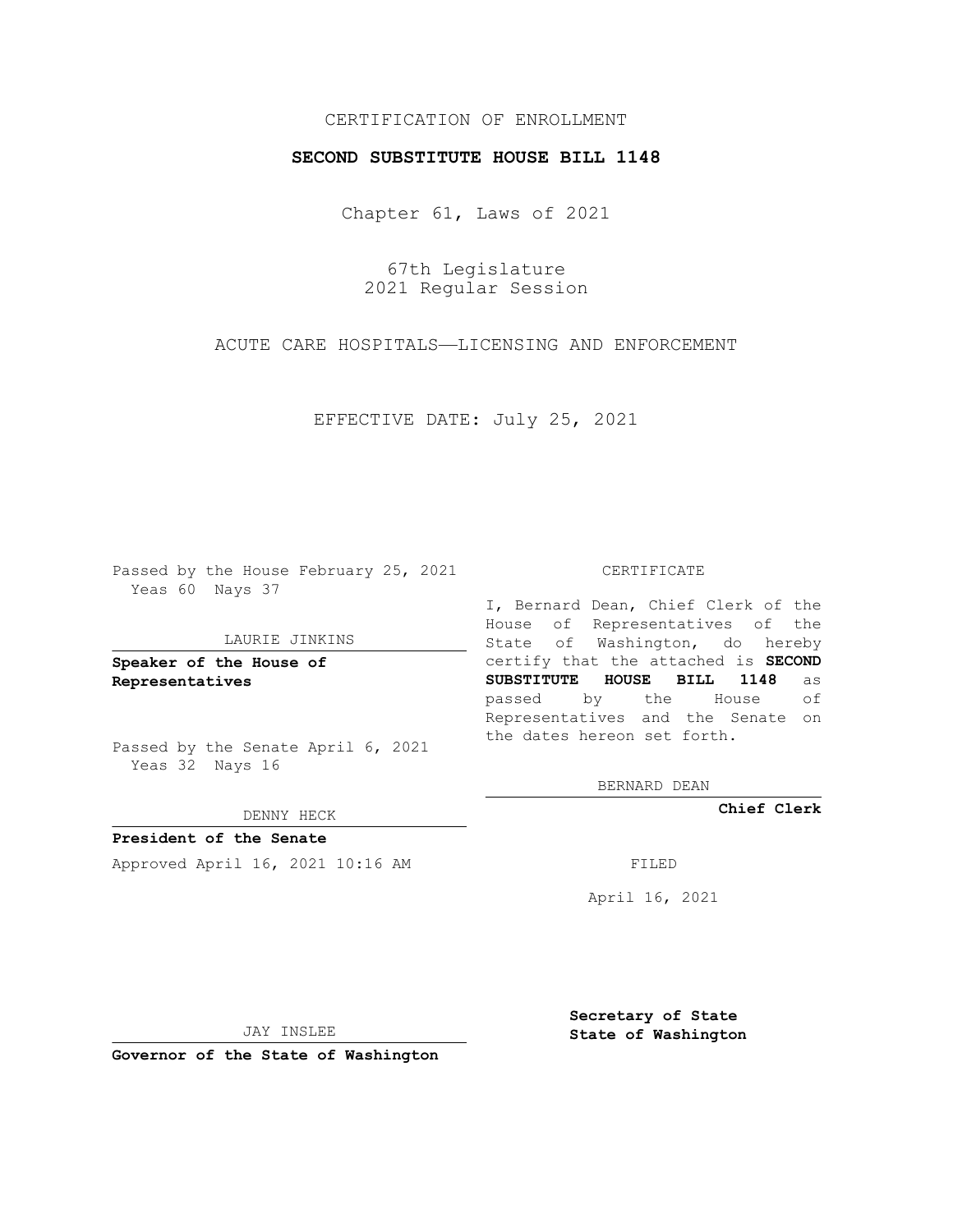## **SECOND SUBSTITUTE HOUSE BILL 1148**

Passed Legislature - 2021 Regular Session

**State of Washington 67th Legislature 2021 Regular Session**

**By** House Appropriations (originally sponsored by Representatives Cody, Macri, Stonier, Lekanoff, and Pollet)

READ FIRST TIME 02/15/21.

1 AN ACT Relating to protecting patient safety in acute care 2 hospitals through improvements in licensing and enforcement; and 3 amending RCW 70.41.020 and 70.41.130.

4 BE IT ENACTED BY THE LEGISLATURE OF THE STATE OF WASHINGTON:

5 **Sec. 1.** RCW 70.41.020 and 2016 c 226 s 1 are each amended to read as follows:6

7 Unless the context clearly indicates otherwise, the following 8 terms, whenever used in this chapter, shall be deemed to have the 9 following meanings:

 (1) "Aftercare" means the assistance provided by a lay caregiver to a patient under this chapter after the patient's discharge from a hospital. The assistance may include, but is not limited to, 13 assistance with activities of daily living, wound care, medication assistance, and the operation of medical equipment. "Aftercare" includes assistance only for conditions that were present at the time of the patient's discharge from the hospital. "Aftercare" does not 17 include:

18 (a) Assistance related to conditions for which the patient did 19 not receive medical care, treatment, or observation in the hospital; 20 or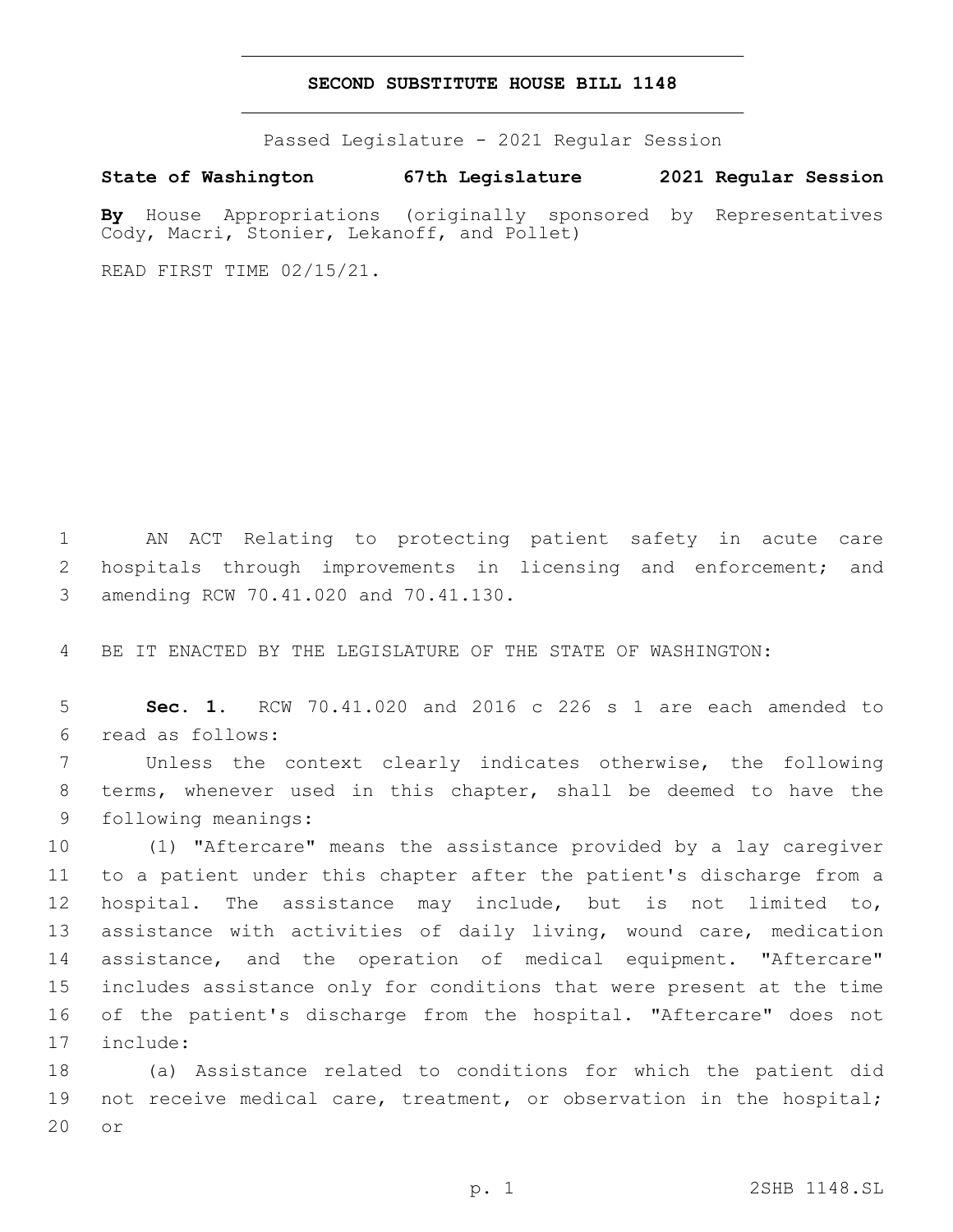(b) Tasks the performance of which requires licensure as a health 2 care provider.

(2) "Department" means the Washington state department of health.

 (3) "Discharge" means a patient's release from a hospital 5 following the patient's admission to the hospital.

 (4) "Distant site" means the site at which a physician or other licensed provider, delivering a professional service, is physically located at the time the service is provided through telemedicine.

 (5) "Emergency care to victims of sexual assault" means medical examinations, procedures, and services provided by a hospital emergency room to a victim of sexual assault following an alleged 12 sexual assault.

 (6) "Emergency contraception" means any health care treatment approved by the food and drug administration that prevents pregnancy, including but not limited to administering two increased doses of certain oral contraceptive pills within seventy-two hours of sexual 17 contact.

 (7) "Hospital" means any institution, place, building, or agency which provides accommodations, facilities and services over a continuous period of twenty-four hours or more, for observation, diagnosis, or care, of two or more individuals not related to the operator who are suffering from illness, injury, deformity, or abnormality, or from any other condition for which obstetrical, medical, or surgical services would be appropriate for care or diagnosis. "Hospital" as used in this chapter does not include hotels, or similar places furnishing only food and lodging, or simply domiciliary care; nor does it include clinics, or physician's offices where patients are not regularly kept as bed patients for twenty-four hours or more; nor does it include nursing homes, as defined and which come within the scope of chapter 18.51 RCW; nor does it include birthing centers, which come within the scope of chapter 18.46 RCW; nor does it include psychiatric hospitals, which come within the scope of chapter 71.12 RCW; nor any other hospital, or institution specifically intended for use in the diagnosis and care of those suffering from mental illness, intellectual disability, convulsive disorders, or other abnormal mental condition. Furthermore, nothing in this chapter or the rules adopted pursuant thereto shall be construed as authorizing the supervision, regulation, or control of the remedial care or treatment of residents or patients in any hospital conducted for those who rely primarily upon treatment by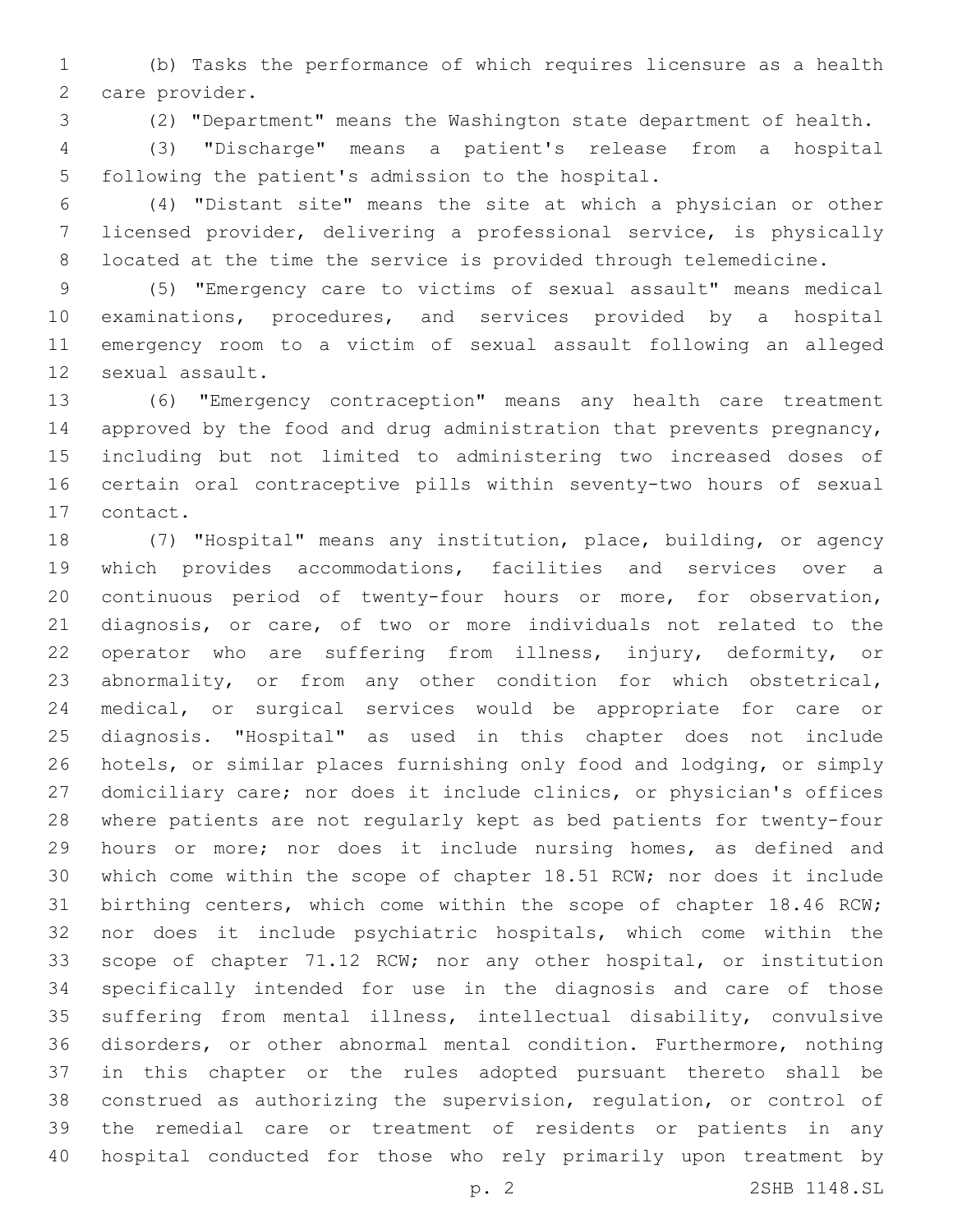prayer or spiritual means in accordance with the creed or tenets of any well recognized church or religious denominations.

 (8) "Immediate jeopardy" means a situation in which the hospital's noncompliance with one or more statutory or regulatory requirements has placed the health and safety of patients in its care at risk for serious injury, serious harm, serious impairment, or death.

 (9) "Lay caregiver" means any individual designated as such by a patient under this chapter who provides aftercare assistance to a patient in the patient's residence. "Lay caregiver" does not include a long-term care worker as defined in RCW 74.39A.009.

12  $((+9+))$   $(10)$  "Originating site" means the physical location of a patient receiving health care services through telemedicine.

14 (( $(410)$ )) (11) "Person" means any individual, firm, partnership, corporation, company, association, or joint stock association, and 16 the legal successor thereof.

17 (((11))) (12) "Secretary" means the secretary of health.

18 (((12))) (13) "Sexual assault" has the same meaning as in RCW 19 70.125.030.

20 (((13))) (14) "Telemedicine" means the delivery of health care 21 services through the use of interactive audio and video technology, permitting real-time communication between the patient at the originating site and the provider, for the purpose of diagnosis, consultation, or treatment. "Telemedicine" does not include the use 25 of audio-only telephone, facsimile, or email.

26 (((14))) (15) "Victim of sexual assault" means a person who alleges or is alleged to have been sexually assaulted and who 28 presents as a patient.

 **Sec. 2.** RCW 70.41.130 and 2011 c 302 s 3 are each amended to 30 read as follows:

 $(1)$  The department is authorized to ((deny, suspend, revoke, or 32 modify a)) take any of the actions identified in this section against a hospital's license or provisional license in any case in which it finds that there has been a failure or refusal to comply with the requirements of this chapter or the standards or rules adopted under this chapter or the requirements of RCW 71.34.375.

 (a) When the department determines the hospital has previously been subject to an enforcement action for the same or similar type of violation of the same statute or rule, or has been given any previous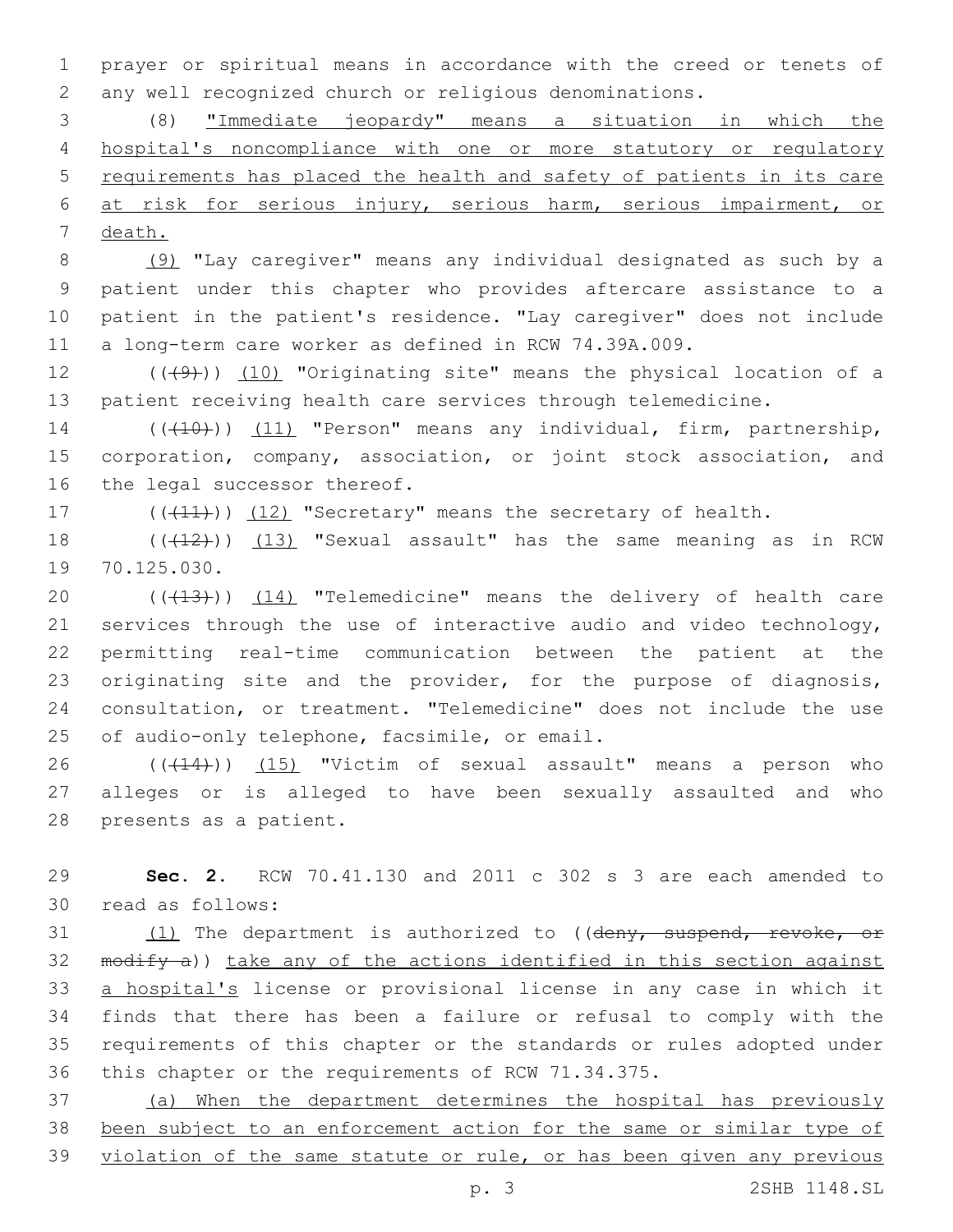statement of deficiency that included the same or similar type of violation of the same or similar statute or rule, or when the hospital failed to correct noncompliance with a statute or rule by a 4 date established or agreed to by the department, the department may impose reasonable conditions on a license. Conditions may include correction within a specified amount of time, training, or hiring a department-approved consultant if the hospital cannot demonstrate to the department that it has access to sufficient internal expertise. If the department determines that the violations constitute immediate jeopardy, the conditions may be imposed immediately in accordance 11 with subsection (3) of this section. (b)(i) In accordance with the authority the department has under 13 RCW 43.70.095, the department may assess a civil fine of up to

 \$10,000 per violation, not to exceed a total fine of \$1,000,000, on a 15 hospital licensed under this chapter when the department determines the hospital has previously been subject to an enforcement action for the same or similar type of violation of the same statute or rule, or has been given any previous statement of deficiency that included the same or similar type of violation of the same or similar statute or rule, or when the hospital failed to correct noncompliance with a statute or rule by a date established or agreed to by the department.

 (ii) Proceeds from these fines may only be used by the department to offset costs associated with licensing hospitals.

 (iii) The department shall adopt in rules under this chapter 25 specific fine amounts in relation to:

 (A) The severity of the noncompliance and at an adequate level to 27 be a deterrent to future noncompliance; and

 (B) The number of licensed beds and the operation size of the hospital. The licensed hospital beds will be categorized as:

- (I) Up to 25 beds;
- (II) 26 to 99 beds;
- (III) 100 to 299 beds; and
- (IV) 300 beds or greater.

 (iv) If a licensee is aggrieved by the department's action of assessing civil fines, the licensee has the right to appeal under RCW 43.70.095.

 (c) The department may suspend a specific category or categories of services or care or recovery units within the hospital as related to the violation by imposing a limited stop service. This may only be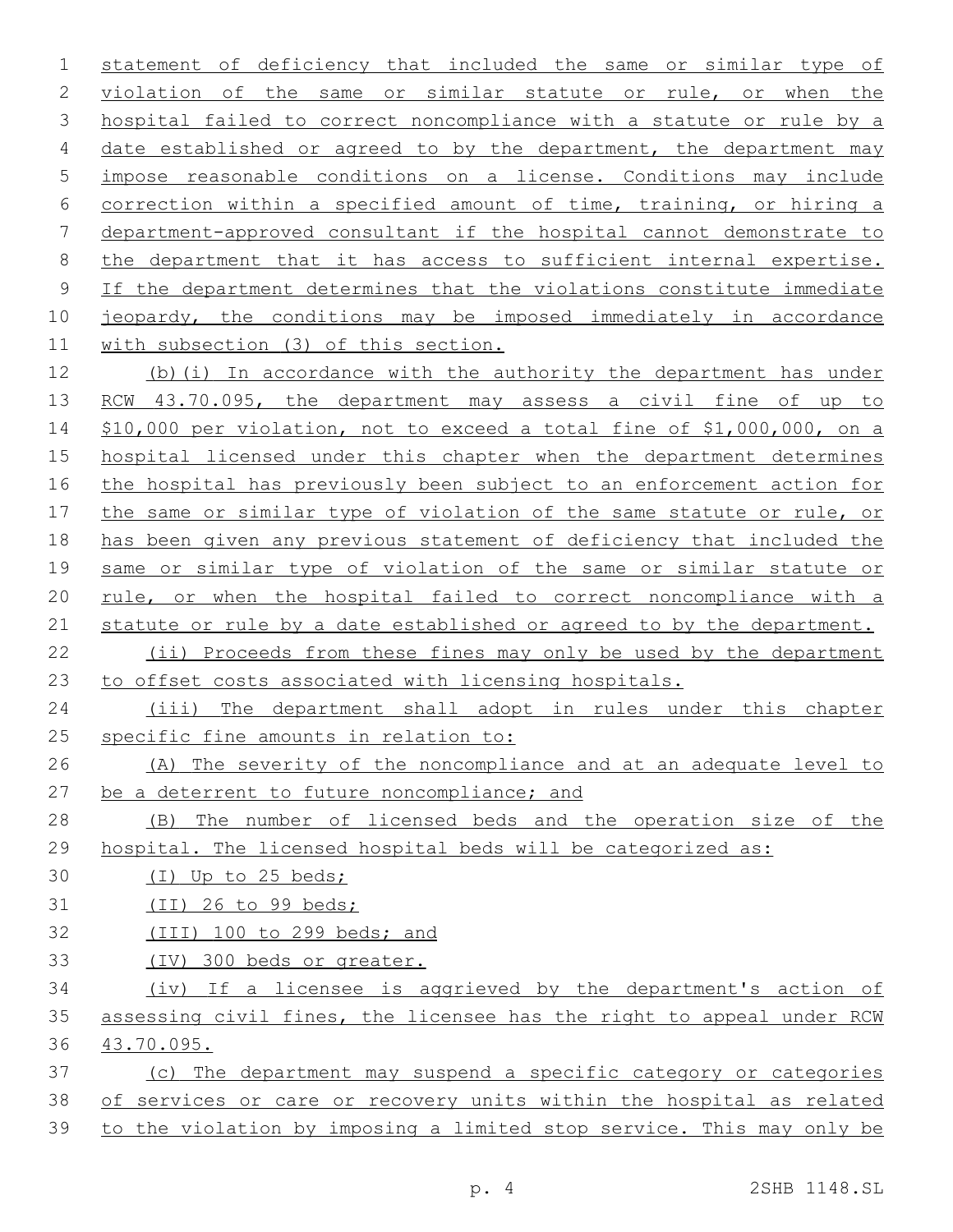done if the department finds that noncompliance results in immediate 2 jeopardy.

 (i) Prior to imposing a limited stop service, the department shall provide a hospital written notification upon identifying deficient practices or conditions that constitute an immediate jeopardy, and upon the review and approval of the notification by the secretary or the secretary's designee. The hospital shall have 24 hours from notification to develop and implement a department- approved plan to correct the deficient practices or conditions that constitute an immediate jeopardy. If the deficient practice or conditions that constitute immediate jeopardy are not verified by the department as having been corrected within the same 24 hour period, 13 the department may issue the limited stop service.

14 (ii) When the department imposes a limited stop service, the 15 hospital may not admit any new patients to the units in the category or categories subject to the limited stop service until the limited stop service order is terminated.

 (iii) The department shall conduct a follow-up inspection within five business days or within the time period requested by the hospital if more than five business days is needed to verify the violation necessitating the limited stop service has been corrected.

(iv) The limited stop service shall be terminated when:

 (A) The department verifies the violation necessitating the limited stop service has been corrected or the department determines that the hospital has taken intermediate action to address the immediate jeopardy; and

 (B) The hospital establishes the ability to maintain correction of the violation previously found deficient.

 (d) The department may suspend new admissions to the hospital by imposing a stop placement. This may only be done if the department finds that noncompliance results in immediate jeopardy and is not confined to a specific category or categories of patients or a specific area of the hospital.

 (i) Prior to imposing a stop placement, the department shall provide a hospital written notification upon identifying deficient practices or conditions that constitute an immediate jeopardy, and upon the review and approval of the notification by the secretary or the secretary's designee. The hospital shall have 24 hours from notification to develop and implement a department-approved plan to correct the deficient practices or conditions that constitute an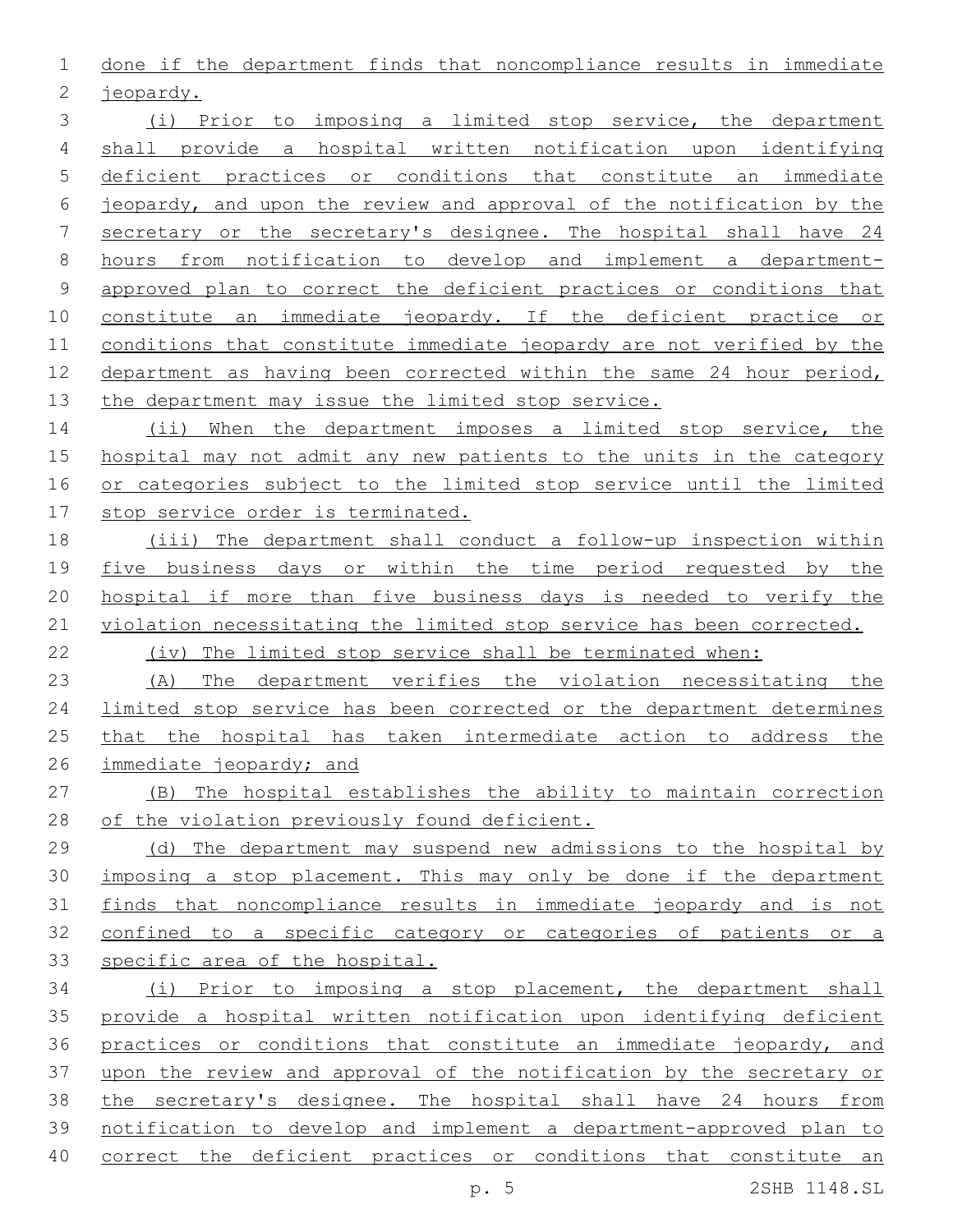immediate jeopardy. If the deficient practice or conditions that constitute immediate jeopardy are not verified by the department as having been corrected within the same 24 hour period, the department 4 may issue the stop placement. (ii) When the department imposes a stop placement, the hospital may not admit any new patients until the stop placement order is terminated. (iii) The department shall conduct a follow-up inspection within five business days or within the time period requested by the hospital if more than five business days is needed to verify the violation necessitating the stop placement has been corrected. (iv) The stop placement order shall be terminated when: (A) The department verifies the violation necessitating the stop 14 placement has been corrected or the department determines that the hospital has taken intermediate action to address the immediate 16 jeopardy; and (B) The hospital establishes the ability to maintain correction of the violation previously found deficient. (e) The department may deny an application for a license or suspend, revoke, or refuse to renew a license. 21 (2) The department shall adopt in rules under this chapter a fee methodology that includes funding expenditures to implement 23 subsection (1) of this section. The fee methodology must consider: 24 (a) The operational size of the hospital; and (b) The number of licensed beds of the hospital. 26 (3)(a) Except as otherwise provided, RCW 43.70.115 governs notice 27 of ((a license denial, revocation, suspension, or modification)) actions taken by the department under subsection (1) of this section 29 and provides the right to an adjudicative proceeding. Adjudicative proceedings and hearings under this section are governed by the administrative procedure act, chapter 34.05 RCW. The application for an adjudicative proceeding must be in writing, state the basis for contesting the adverse action, including a copy of the department's notice, be served on and received by the department within 28 days of 35 the licensee's receipt of the adverse notice, and be served in a manner that shows proof of receipt. (b) When the department determines a licensee's noncompliance results in immediate jeopardy, the department may make the imposition 39 of conditions on a licensee, a limited stop placement, stop placement, or the suspension of a license effective immediately upon

p. 6 2SHB 1148.SL